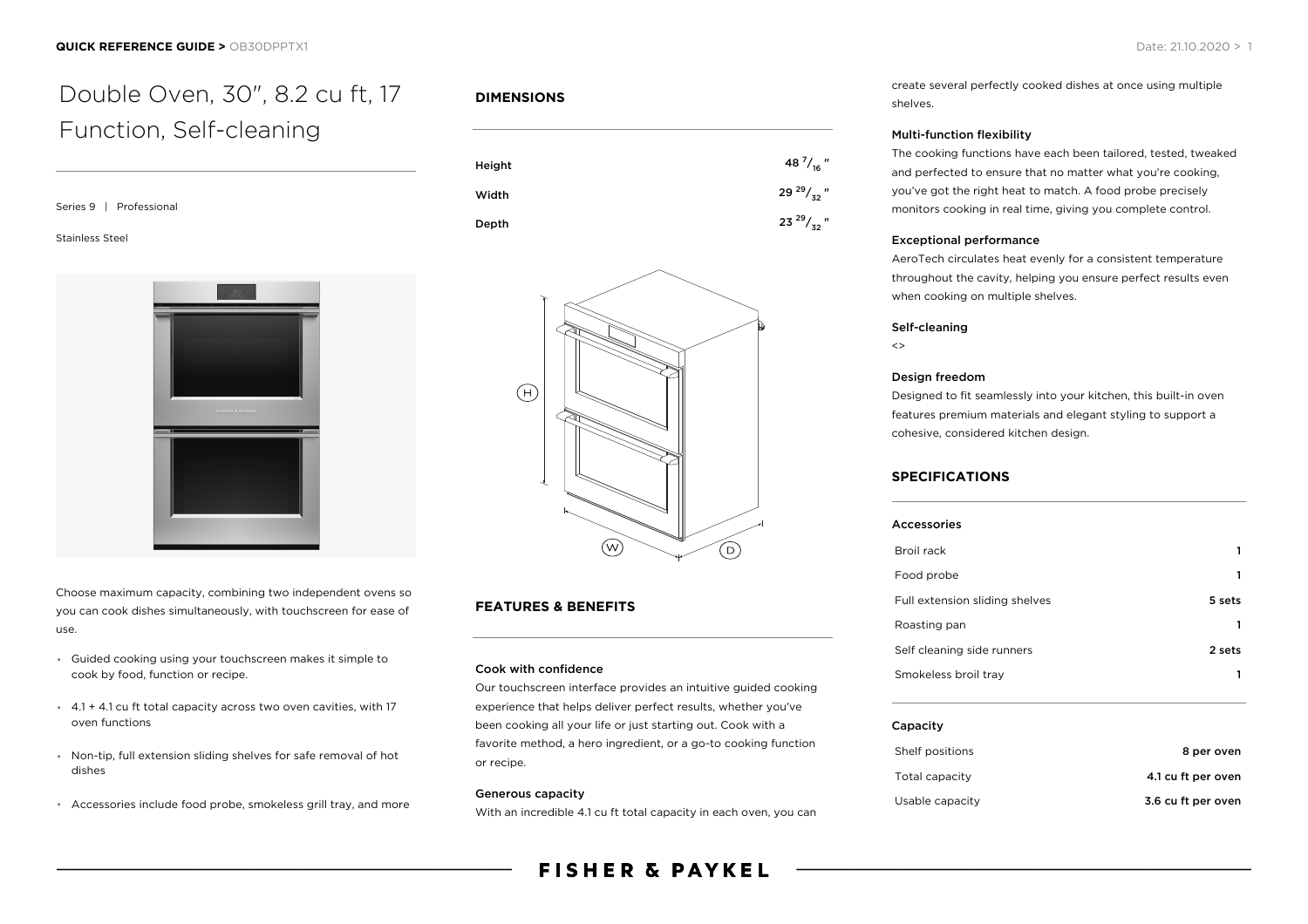#### **QUICK REFERENCE GUIDE >** OB30DPPTX1 Date: 21.10.2020 > 2

| Cleaning                       |                                  |
|--------------------------------|----------------------------------|
| Acid resistant graphite enamel |                                  |
| Removable oven door            |                                  |
| Removable shelf runners        |                                  |
| Self cleaning side runners     |                                  |
| Self-clean                     | <b>Standard and light cycles</b> |
| Controls                       |                                  |
| Adjustable audio and display   |                                  |
| Automatic cooking/minute       |                                  |
| Automatic pre-set              |                                  |
| Celsius/Fahrenheit             |                                  |
| Connected Fisher and Paykel    |                                  |
| Electronic clock               |                                  |
| Electronic oven control        |                                  |
| Food probe                     |                                  |
| Guided cooking by food type    |                                  |
| Interior light                 | 3 x 20W halogen per oven         |
| Intuitive touchscreen display  |                                  |
| Multi-language display         | UK English, US English,          |
| Precise electronic temperature |                                  |
| Sabbath mode with Star K       |                                  |
| <b>Functions</b>               |                                  |
| Aero Bake                      |                                  |
| Aero Broil                     |                                  |
| Air fry                        |                                  |
| Bake                           |                                  |
| Broil                          |                                  |

| Dehydrate                 |                     |
|---------------------------|---------------------|
| Maxi Broil                |                     |
| Number of functions       | 17                  |
| Pastry Bake               |                     |
| Pizza bake                |                     |
| Rapid proof               |                     |
| Roast                     |                     |
| Self-clean function       |                     |
| Slow cook                 |                     |
| True Aero                 |                     |
| Vent bake                 |                     |
| Warm                      |                     |
| Performance               |                     |
| AeroTech™ technology      |                     |
| Automatic rapid pre-heat  |                     |
| Broil power               | 4400W               |
| Broil width               | 20"                 |
| Number of passes on Maxi  | $12 \overline{ }$   |
| Number of passes on broil | 10                  |
| <b>Power requirements</b> |                     |
| Amperage                  | 33.2 - 38.3A        |
| Supply voltage            | 208 - 240V          |
| <b>Product dimensions</b> |                     |
| Depth                     | 23 $^{29}/_{32}$ "  |
| Height                    | 48 $\frac{7}{16}$ " |
| Width                     | 29 $^{29}/_{32}$ "  |

Classic bake •

| Advanced cooling system        |  |
|--------------------------------|--|
| Balanced oven door             |  |
| Catalytic venting system       |  |
| Control panel key lock         |  |
| CoolTouch door                 |  |
| Full extension sliding shelves |  |
| Non-tip shelves                |  |
|                                |  |
|                                |  |
| <b>SKU</b>                     |  |

TEST The product dimensions and specifications in this page apply to the specific product and model. Under our policy of continuous improvement, these dimensions and specifications may change at any time. You should therefore check with Fisher & Paykel's Customer Care Centre to ensure this page correctly describes the model currently available. ? Fisher & Paykel Appliances Ltd 2020

# **FISHER & PAYKEL**